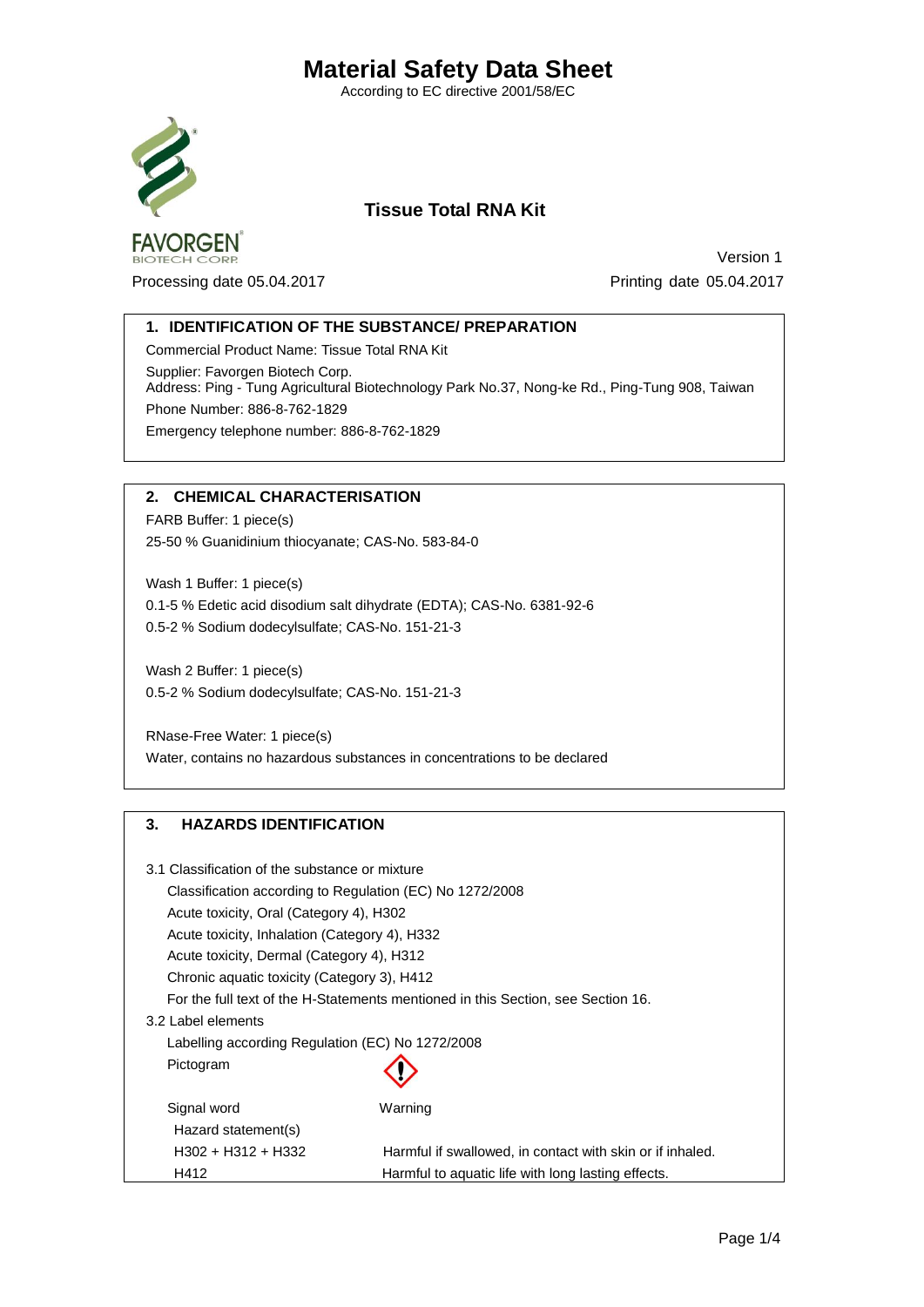According to EC directive 2001/58/EC



**FAVORGEN** 

# **Tissue Total RNA Kit**

Processing date 05.04.2017 **Processing date 05.04.2017** Printing date 05.04.2017

Version 1

 Precautionary statement(s) P261 Avoid breathing dust/ fume/ gas/ mist/ vapours/ spray. P280 Wear protective gloves/ protective clothing. P301 + P312 + P330 IF SWALLOWED: Call a POISON CENTER/doctor if you feel unwell. Rinse mouth. Supplemental Hazard information (EU)

EUH032 Contact with acids liberates very toxic gas.

2.3 Other hazards

 This substance/mixture contains no components considered to be either persistent, bioaccumulative and toxic (PBT), or very persistent and very bioaccumulative (vPvB) at levels of 0.1% or higher.

### **4. FIRST AID MEASURES**

Skin contact: Wash skin with water thoroughly.

Eye contact: Promptly wash eyes with water for at least 15 minutes, if necessary seek medical advice. Ingestion: Obtain medical attention.

### **5. FIRE-FIGHTING MEASURES**

Extinguishing media: No restriction.

Decomposition: Dangerous decomposition is not anticipated.

### **6. ACCIDENTAL RELEASE MEASURES**

Actions to be taken on spillage:

Sweep up spilled solids carefully. Dilute spilled liquids with plenty of water and adsorb.

Absorbent material: No restriction.

Actions to be taken to limit

Damage: Special measures to limit damage are not necessary.

## **7. HANDLING AND STORAGE**

Handling: Liquid is not inflammable. Liquid is not combustible. Open and handle vessels carefully. Storage: Store at room temperature.

Do not store together with: No restriction.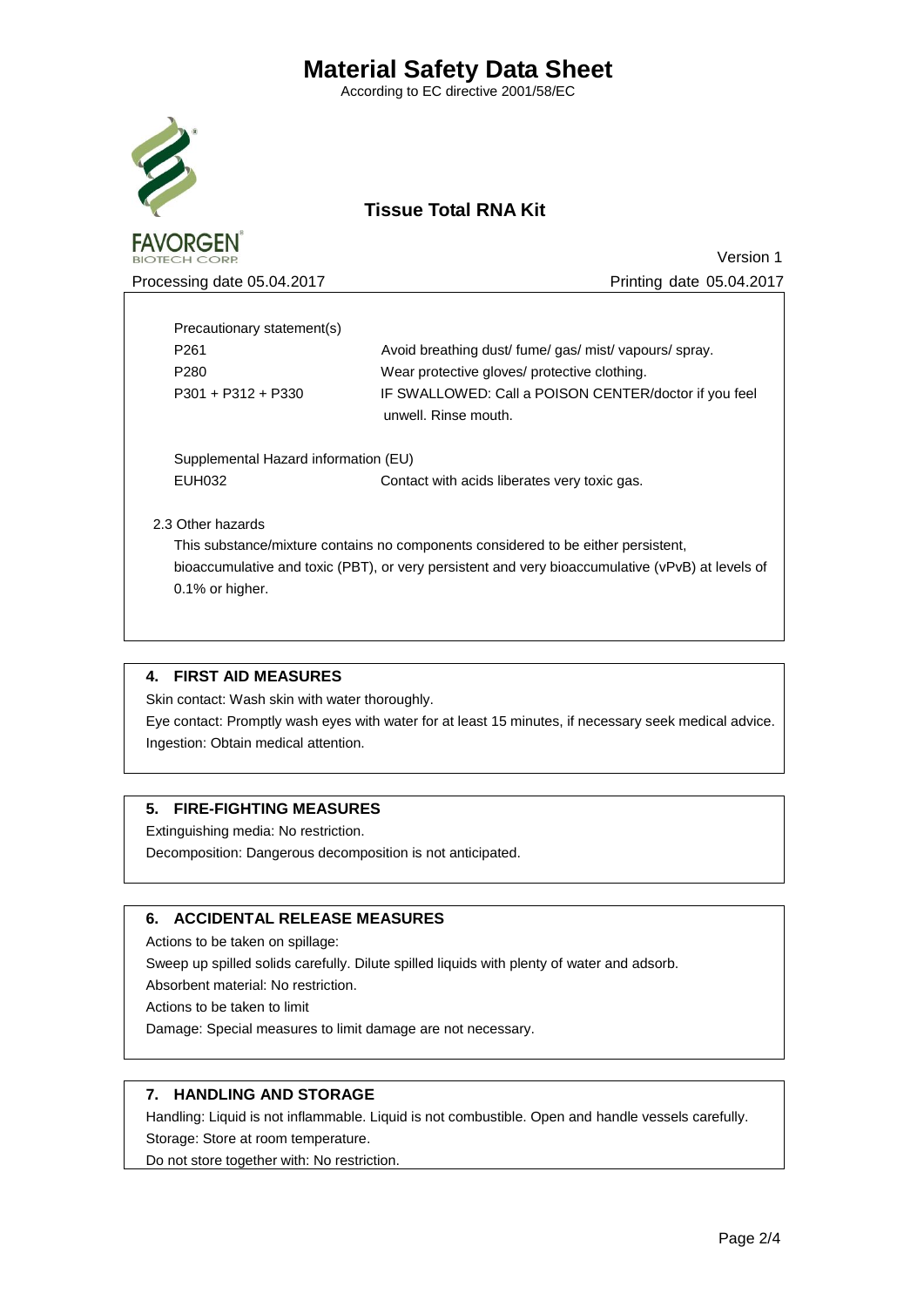According to EC directive 2001/58/EC



OTECH CORE

# **Tissue Total RNA Kit**

Processing date 05.04.2017 Printing date 05.04.2017

Version 1

## **8. EXPOSURE CONTROLS / PERSONAL PROTECTION**

Respiratory protection: No personal respiratory protective equipment normally required. Eye protection: Safety glasses Hand protection: One-way gloves Hygiene measures: Wash hands before breaks and at the end of workday.

### *9.* **PHYSICAL AND CHEMICAL PROPERTIES**

*RB Buffer*  Form: liquid Miscibility with water: immiscible pH:6.0 Boiling Point: 110°C. Melting Point: Decomposes

*RT Buffer*  Form: liquid Miscibility with water: immiscible pH:7.5 Boiling Point: 110°C. Melting Point: Decomposes

*W1 Buffer* Form: liquid Miscibility with water: immiscible pH:6.0 Boiling Point: 110°C. Melting Point: Decomposes

*Wash Buffer* Form: liquid Miscibility with water: immiscible pH:7.5 Boiling Point: 110°C. Melting Point: Decomposes

*Elution Buffer* Form: liquid Miscibility with water: immiscible pH:8.5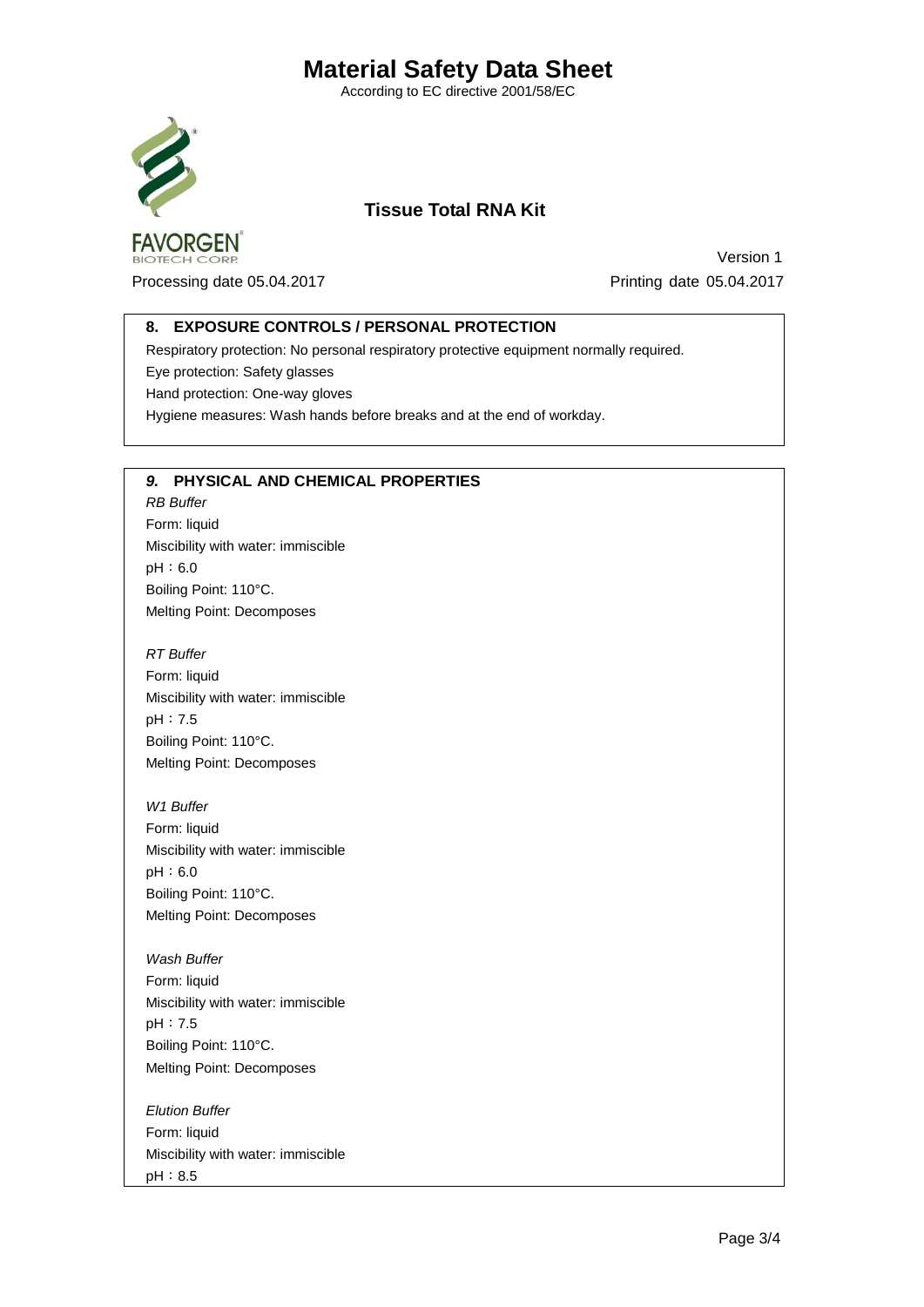According to EC directive 2001/58/EC



**FAVORGEN** 

# **Tissue Total RNA Kit**

Processing date 05.04.2017 **Processing date 05.04.2017** 

Version 1

Boiling Point: 110°C. Melting Point: Decomposes

## **10. STABILITY AND REACTIVITY**

Hazardous reactions: none under normal use Hazardous decomposition products: none

# **11. TOXICOLOGICAL INFORMATION**

### **RB Buffer**

*Guanidinium thiocyante* Toxicity (others): LD50 intraperitoneal mouse 300 mg/kg

#### **RT Buffer**

*Sodium dodecylsulfate* Oral toxicity: LD50 rat 1.288 mg/kg *Edetic acid disodium salt dihydrate (EDTA)* Oral toxicity: LD50 rat 2.000 mg/kg Toxicity (others): LD50 oral rabbit 2.300 mg/kg LD50 (intravenous, mouse) 56 mg/kg

### **W1 Buffer**

# *Guanidine-hydrochloride*

Oral toxicity: LD50 rat 475 mg/kg Toxicity (inhalation): LD50 rat 5.3 mg/l (4 h) Toxicity (others): LD50 intraperitoneal mouse 500 mg/kg

## **11. ECOLOGICAL INFORMATION**

Water hazard class: 1 slightly hazardous to water and ground

### **12. DISPOSAL CONSIDERATIONS**

Waste disposal route: Used reagent can be disposed of in the waste water in accordance with local regulations.

Disposal of empty packaging: Dispose of empty packs by local recycling or waste disposal routes if necessary, clean them beforehand.

### **13. TRANSPORT INFORMATION**

DOT regulations

#### Hazard class: *None*